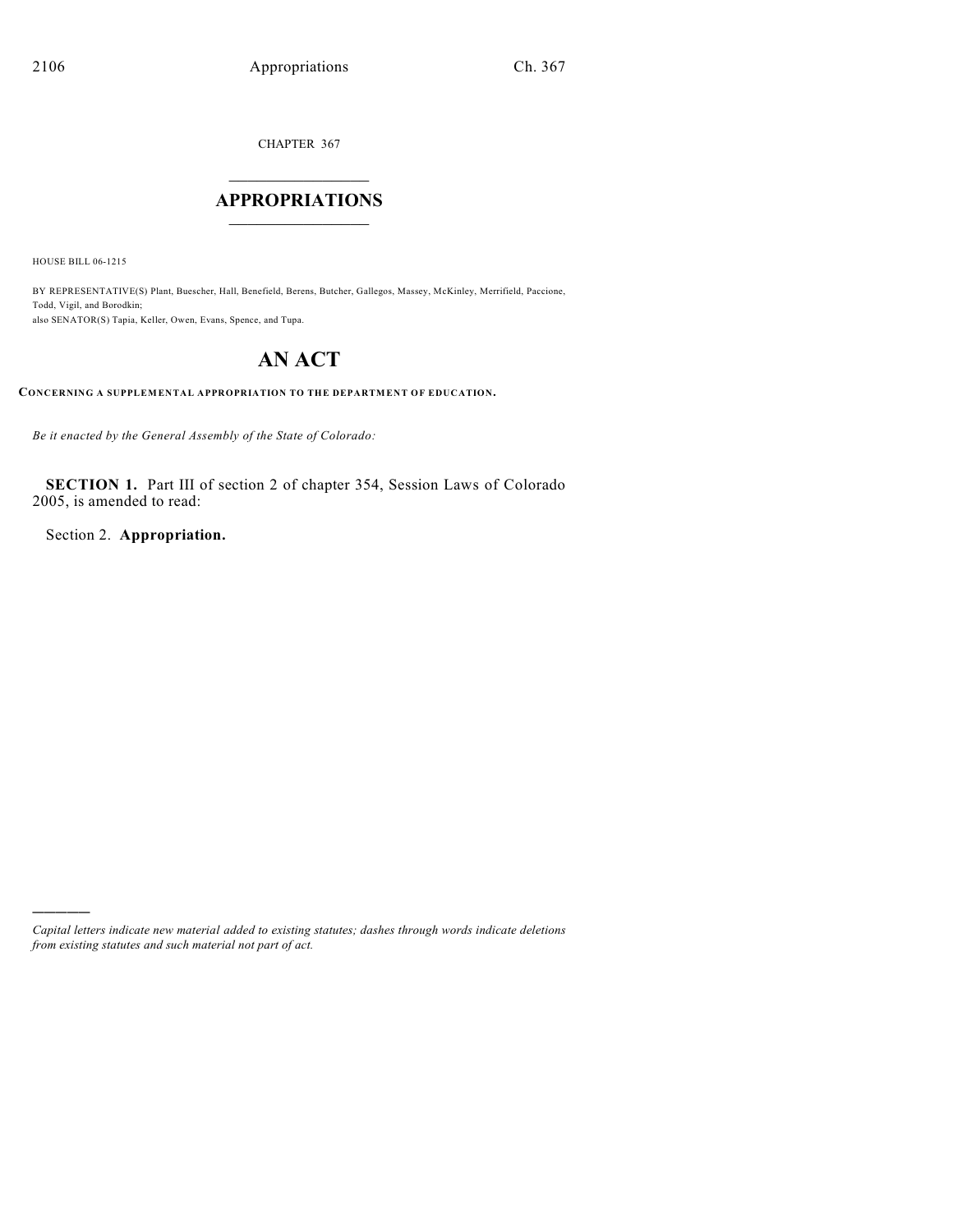|                 | <b>APPROPRIATION FROM</b> |             |               |              |               |                |  |  |
|-----------------|---------------------------|-------------|---------------|--------------|---------------|----------------|--|--|
| ITEM &          | <b>TOTAL</b>              | GENERAL     | GENERAL       | <b>CASH</b>  | <b>CASH</b>   | <b>FEDERAL</b> |  |  |
| <b>SUBTOTAL</b> |                           | <b>FUND</b> | <b>FUND</b>   | <b>FUNDS</b> | <b>FUNDS</b>  | <b>FUNDS</b>   |  |  |
|                 |                           |             | <b>EXEMPT</b> |              | <b>EXEMPT</b> |                |  |  |
|                 |                           |             |               |              |               |                |  |  |
|                 |                           |             |               |              |               |                |  |  |

### **PART III DEPARTMENT OF EDUCATION**

### **(1) MANAGEMENT AND ADMINISTRATION**

| General Department     |                        |              |                        |                             |         |
|------------------------|------------------------|--------------|------------------------|-----------------------------|---------|
| and Program            |                        |              |                        |                             |         |
| Administration         | 6,430,389*             | 4,103,447    | 127,368 <sup>b</sup>   | $2,184,263(T)$ <sup>c</sup> | 15,311  |
|                        | 6,437,604 <sup>a</sup> | 4,110,662    |                        |                             |         |
|                        |                        | $(50.5$ FTE) | $(1.5$ FTE)            | $(24.5$ FTE)                |         |
| Office of Professional |                        |              |                        |                             |         |
| Services               | 2,377,178              |              | 2,377,178 <sup>d</sup> |                             |         |
|                        |                        |              | $(19.0$ FTE)           |                             |         |
| Health, Life, and      |                        |              |                        |                             |         |
| Dental                 | 1,356,763              | 703,688      | 46,247                 | $138,246(T)$ <sup>c</sup>   | 468,582 |
| S.B. 04-257            |                        |              |                        |                             |         |
| Amortization           |                        |              |                        |                             |         |
| Equalization           |                        |              |                        |                             |         |
| Disbursement           | 57,186                 | 23,069       | $2,122^b$              | $5,956(T)$ <sup>c</sup>     | 26,039  |
|                        |                        |              |                        |                             |         |

| Ch. 367 | Appropriations | 2107 |
|---------|----------------|------|
|         |                |      |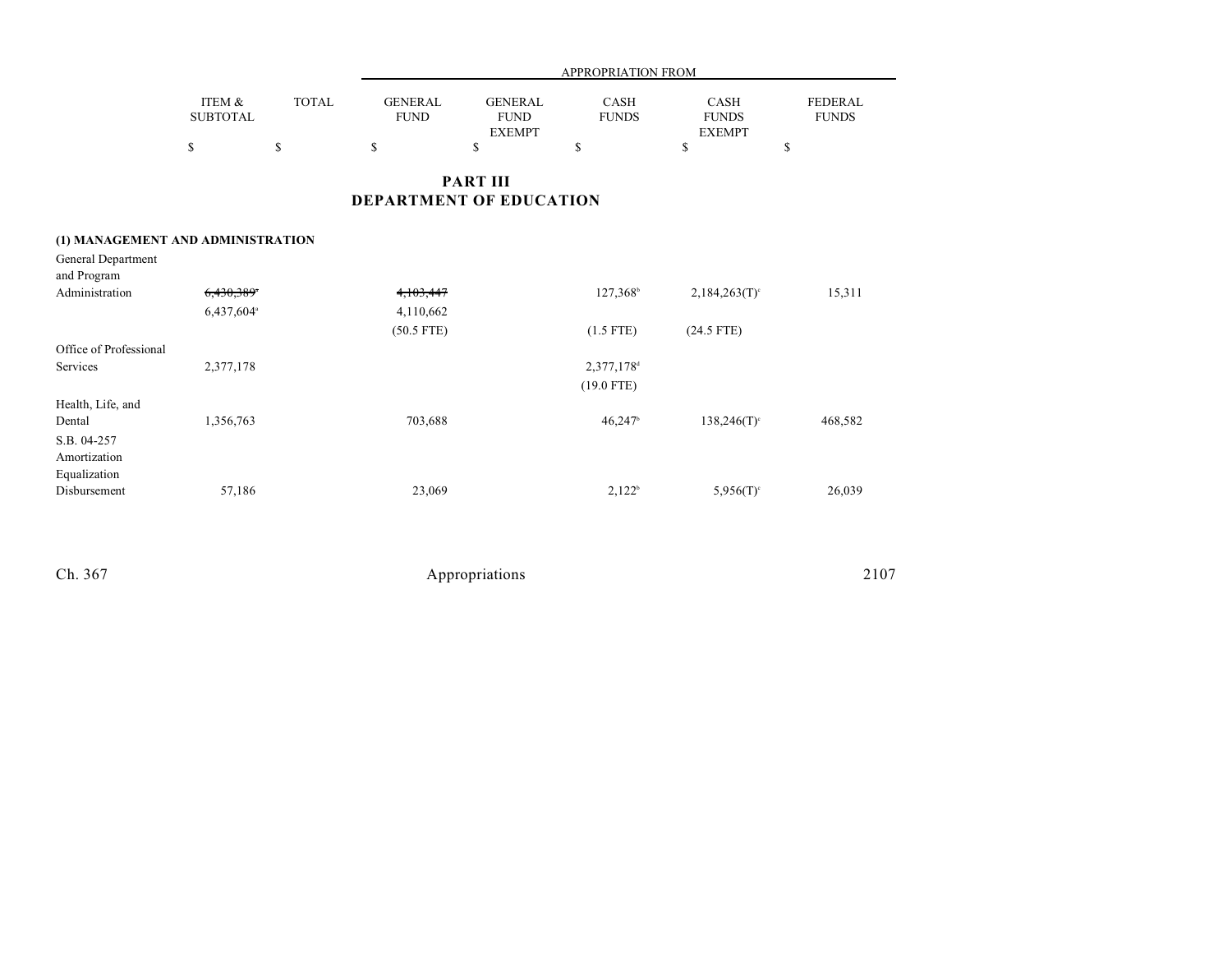| <b>FEDERAL</b> |
|----------------|
| <b>FUNDS</b>   |
|                |
|                |
| 340,937        |
|                |
| 212,047        |
| 150,520        |
|                |
|                |
|                |
|                |
|                |
| 38,023         |
| 24,483         |
|                |
| 307,521        |
| 304,284        |
|                |
|                |
|                |
|                |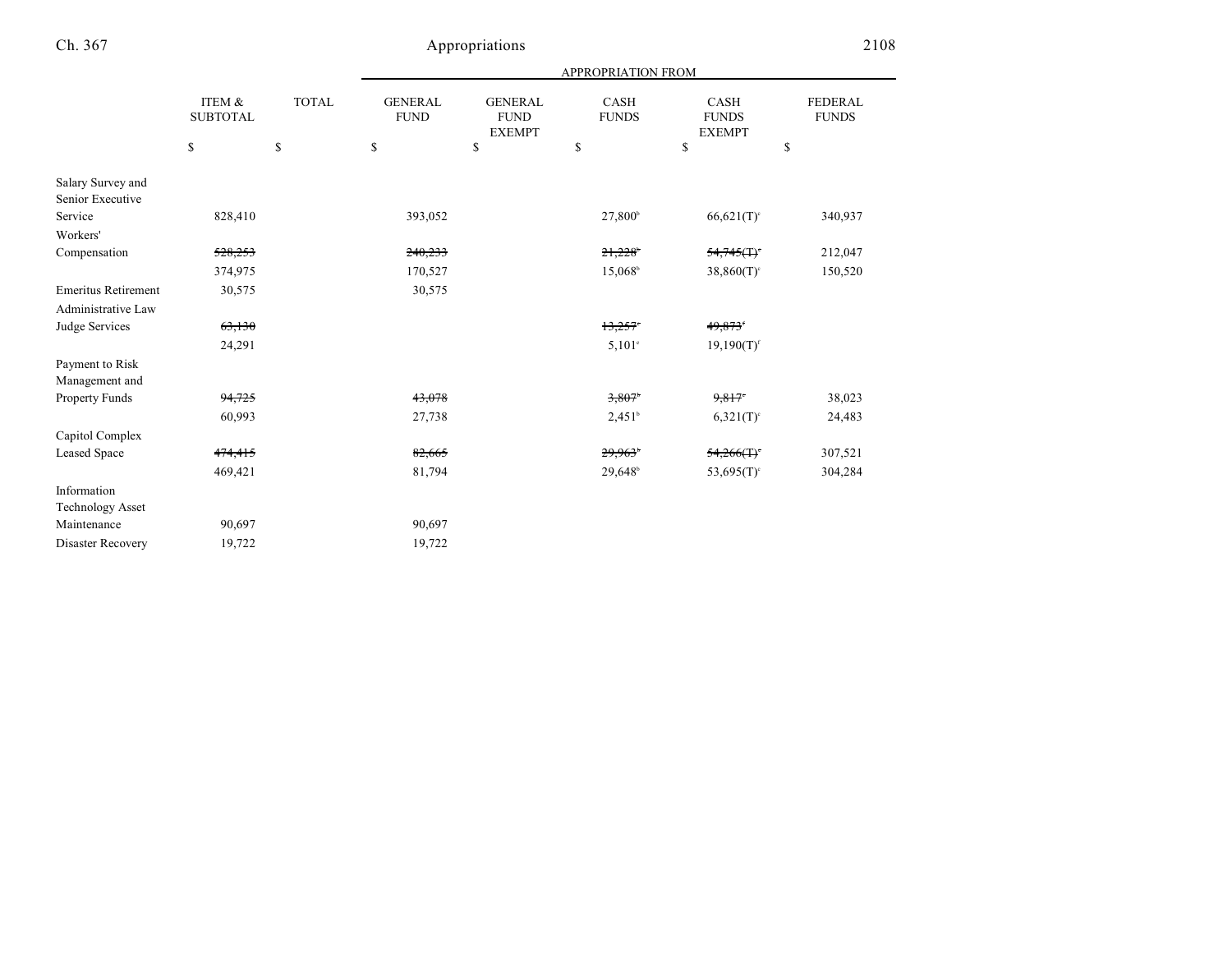| Colorado Student<br>Assessment Program                | 21,410,857 | 15,765,353  |                     | 5,645,504<br>$(6.0$ FTE)  |
|-------------------------------------------------------|------------|-------------|---------------------|---------------------------|
| Federal Grant for State<br>Assessments and            |            |             |                     |                           |
| <b>Related Activities</b>                             | 1,017,141  |             |                     | 1,017,141<br>$(10.0$ FTE) |
| School Accountability<br>Reports and State Data       |            |             |                     |                           |
| Reporting System                                      | 1,653,002  | 1,653,002   |                     |                           |
|                                                       |            | $(3.0$ FTE) |                     |                           |
| <b>Longitudinal Analyses</b><br>of Student Assessment |            |             |                     |                           |
| Results                                               | 124,651    | 124,651     |                     |                           |
|                                                       |            | $(2.0$ FTE) |                     |                           |
| <b>State Charter School</b>                           |            |             |                     |                           |
| Institute                                             | 150,000    |             | 150,000s            |                           |
|                                                       |            |             | $(2.0$ FTE)         |                           |
| Financial Literacy                                    |            |             |                     |                           |
| Resource Bank and                                     |            |             |                     |                           |
| <b>Technical Assistance</b>                           | 39,114     |             | 39,114 <sup>h</sup> |                           |
|                                                       |            | 36,746,208  |                     |                           |
|                                                       |            | 36,522,580  |                     |                           |

<sup>a</sup> For informational purposes only, this amount includes the following: \$5,496,899 for personal services; \$698,502 for operating expenses; \$123,035 for 1,909 hours of legal services; \$36,338 for short-term disability; <del>\$34,033</del> \$37,504 for multiuse network payments; \$32,250 for capital outlay; and <del>\$9,332</del> \$9,099 for the purchase of services from computer center.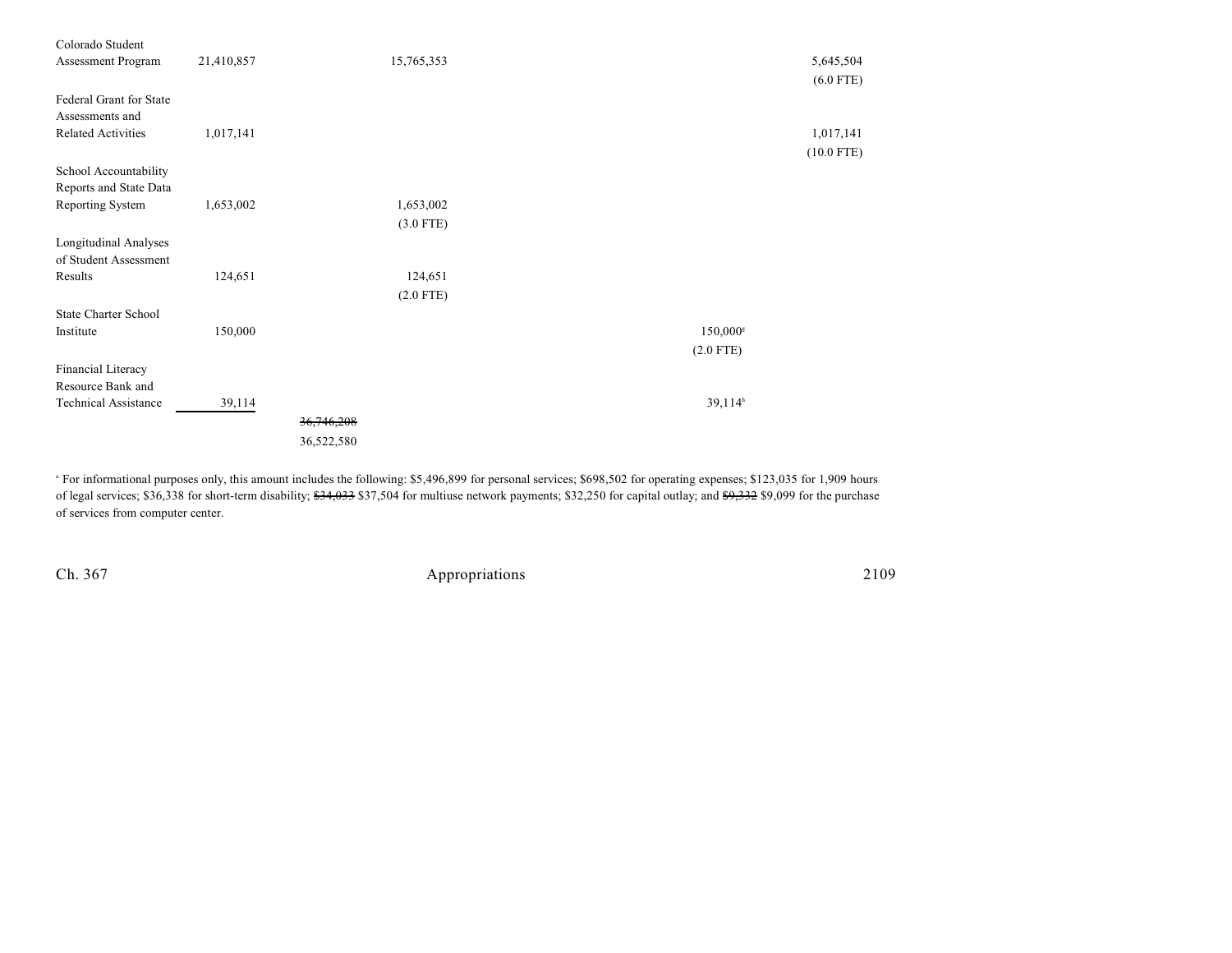#### Ch. 367 2110

|                 |       |                | APPROPRIATION FROM |              |               |              |  |  |
|-----------------|-------|----------------|--------------------|--------------|---------------|--------------|--|--|
|                 |       |                |                    |              |               |              |  |  |
| ITEM &          | TOTAL | <b>GENERAL</b> | <b>GENERAL</b>     | CASH         | <b>CASH</b>   | FEDERAL      |  |  |
| <b>SUBTOTAL</b> |       | <b>FUND</b>    | <b>FUND</b>        | <b>FUNDS</b> | <b>FUNDS</b>  | <b>FUNDS</b> |  |  |
|                 |       |                | <b>EXEMPT</b>      |              | <b>EXEMPT</b> |              |  |  |
|                 |       |                |                    |              |               |              |  |  |
|                 |       |                |                    |              |               |              |  |  |

<sup>b</sup> Of these amounts, it is estimated that  $\frac{124,239}{16,843}$  shall be from the Educator Licensure Cash Fund created in Section 22-60.5-112, C.R.S.,  $\frac{698,816}{16,816}$  \$98,381 shall be from general education development program fees, and \$35,480 shall be from the Public School Income Fund pursuant to Section 22-2-112 (1) (i), C.R.S. <sup>o</sup> Of these amounts, it is estimated that <del>\$1,395,085</del> \$1,389,649 shall be from indirect cost recoveries: \$809,970 \$805,623 shall be from Assistance to Public Schools, Public School Finance, State Share of Districts' Total Program Funding; \$188,402 \$187,533 shall be from Assistance to Public Schools, Categorical Programs, Other Categorical Programs, Public School Transportation; and \$120,457 \$111,157 shall be from various appropriations to the Department of Education.

<sup>d</sup> Of this amount, \$2,369,678 shall be from the Educator Licensure Cash Fund created in Section 22-60.5-112, C.R.S., and \$7,500 shall be from the Nonpublic School Fingerprint Fund created in Section 22-1-121 (1.7) (c), C.R.S. For informational purposes only, this amount includes the following: \$1,025,112 for personal services; \$763,103 for Colorado Bureau of Investigation services; \$274,636 for operating expenses; \$158,048 for indirect cost recoveries; \$143,079 for 2,220 hours of legal services; and \$13,200 for capital outlay.

 $\degree$  This amount shall be from the Educator Licensure Cash Fund created in Section 22-60.5-112, C.R.S.

 This amount shall be from Assistance to Public Schools, Categorical Programs, District Programs Required by Statute, Special Education - Children with f Disabilities.

<sup>8</sup> This amount shall be from the State Charter School Institute Fund created pursuant to Section 22-30.5-506 (1), C.R.S.

 $\frac{1}{2}$  This amount shall be from the State Education Fund created in Section 17 (4) of Article IX of the State Constitution.

#### **(2) ASSISTANCE TO PUBLIC SCHOOLS**

**(A) Public School Finance10, 11** State Share of Districts' Total Program Funding <sup>12, 13, 14</sup> 2<del>,820,869,410</del> 2,<del>520,590,122</del> 9,527,356 290,751,932 200,751,932

2,853,669,508 2,530,990,171 313,151,981<sup>b</sup>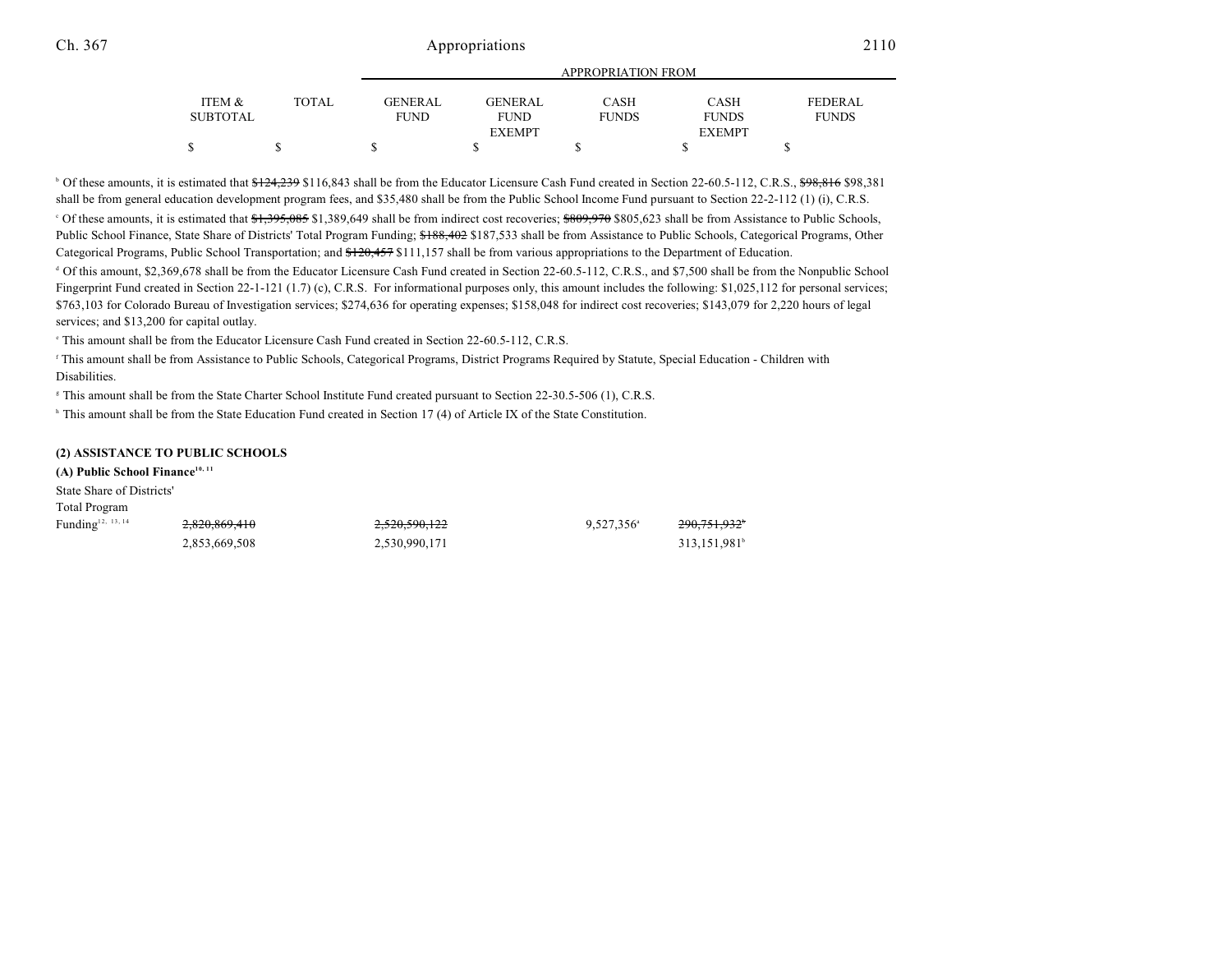| Additional State Aid       |               |  |
|----------------------------|---------------|--|
| Related to Locally         |               |  |
| <b>Negotiated Business</b> |               |  |
| Incentive Agreements       | 3,420,044     |  |
|                            | 2,824,289,454 |  |
|                            | 2,857,089,552 |  |

Incentive Agreements 3,420,044 3,420,044

<sup>a</sup> This amount shall be from rental income earned on public school lands that is credited to the Public School Income Fund pursuant to Section 36-1-116 (1) (a), C.R.S., and transferred to the State Public School Fund pursuant to Section 22-54-114 (1), C.R.S.

<sup>b</sup> Of this amount, \$221,429,354 \$231,829,403 shall be from the State Education Fund created in Section 17 (4) of Article IX of the State Constitution, and \$69,322,578 \$81,322,578 shall be from the State Public School Fund created in Section 22-54-114, C.R.S. Of the amount from the State Public School Fund, \$47,400,000 \$55,700,000 is estimated to be from federal mineral leasing revenues transferred to the State Public School Fund pursuant to Section 22-54-114 (1), C.R.S., \$19,000,000 \$19,250,000 is estimated to be from interest earned AND INVESTMENT EARNINGS on moneys in the Public School Fund and transferred to the State Public School Fund pursuant to Sections 22-41-106 and 22-54-114 (1), C.R.S., \$2,000,000 is estimated to be from audit recoveries credited to the State Public School Fund pursuant to Section 22-54-114 (4), C.R.S., and \$922, 578 \$4,372,578 is estimated to be from reserves in the State Public School Fund.

### **(B) Categorical Programs<sup>15</sup> (I) District Programs Required by Statute**

| Special Education -             |             |            |                         |              |
|---------------------------------|-------------|------------|-------------------------|--------------|
| Children with                   |             |            |                         |              |
| <b>Disabilities</b>             | 238,066,114 | 71,572,347 | 16,478,950 <sup>a</sup> | 150,014,817  |
|                                 |             |            | $(0.5$ FTE)             | $(48.9$ FTE) |
| English Language                |             |            |                         |              |
| Proficiency Program             | 11,885,600  | 3,101,598  | 1,205,957 <sup>b</sup>  | 7,578,045    |
|                                 |             |            | $(0.5$ FTE)             | $(4.1$ FTE)  |
|                                 | 249,951,714 |            |                         |              |
| (II) Other Categorical Programs |             |            |                         |              |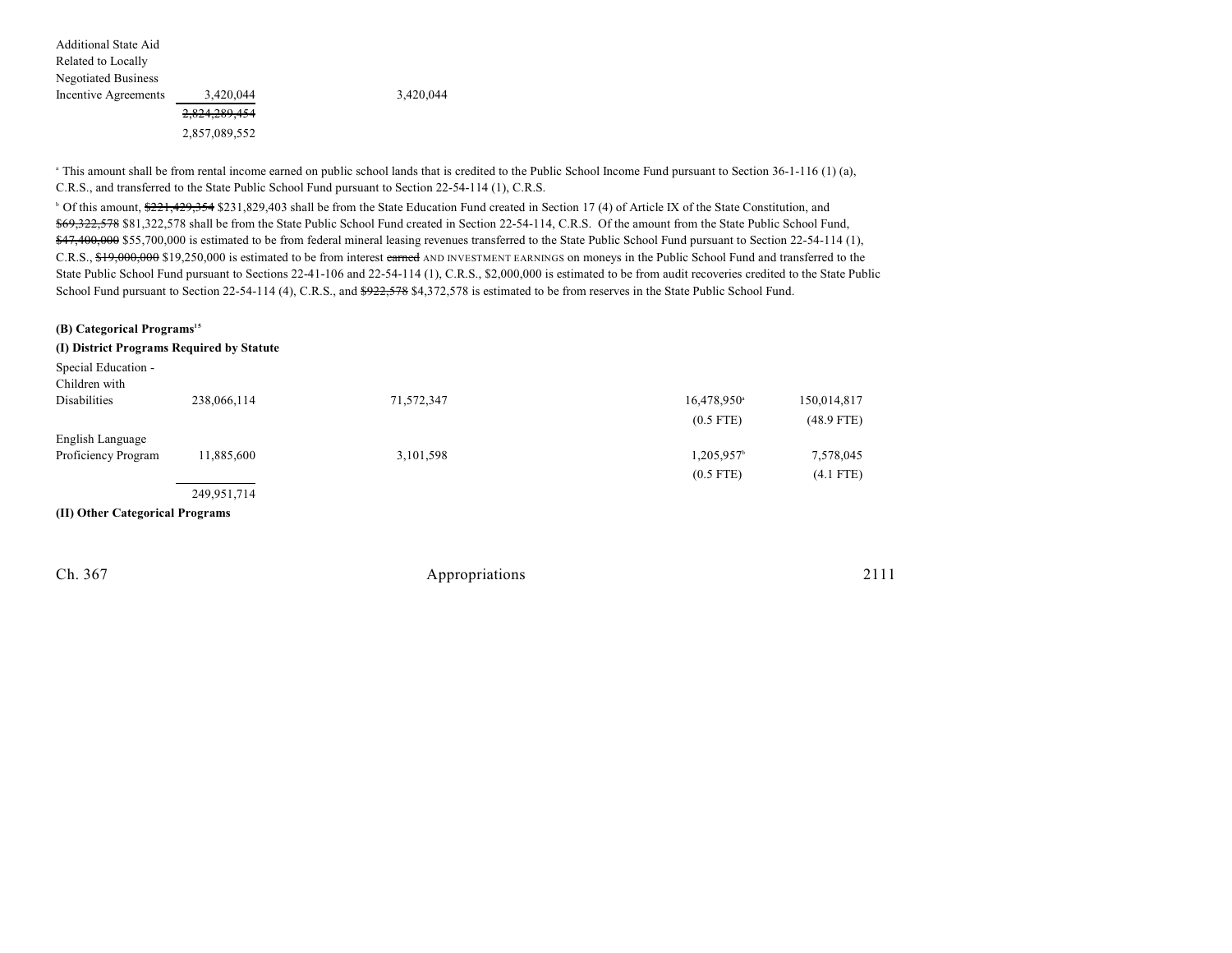# Appropriations 2112

|                                                                                                             |                           |              |                                |                                                | APPROPRIATION FROM   |                                              |                                |
|-------------------------------------------------------------------------------------------------------------|---------------------------|--------------|--------------------------------|------------------------------------------------|----------------------|----------------------------------------------|--------------------------------|
|                                                                                                             | ITEM &<br><b>SUBTOTAL</b> | <b>TOTAL</b> | <b>GENERAL</b><br>${\rm FUND}$ | <b>GENERAL</b><br><b>FUND</b><br><b>EXEMPT</b> | CASH<br><b>FUNDS</b> | <b>CASH</b><br><b>FUNDS</b><br><b>EXEMPT</b> | <b>FEDERAL</b><br><b>FUNDS</b> |
|                                                                                                             | \$                        | \$           | \$                             | \$                                             | \$                   | \$                                           | \$                             |
| Federal Special<br><b>Education Grant for</b><br>Infants, Toddlers, and<br>Their Families <sup>16, 17</sup> | 7,215,847                 |              |                                |                                                |                      |                                              | 7,215,847<br>$(5.1$ FTE)       |
| Public School                                                                                               |                           |              |                                |                                                |                      |                                              |                                |
| Transportation                                                                                              | 41,609,133                |              | 36,922,227                     |                                                |                      | 4,686,906°                                   |                                |
| Transfer to the<br>Department of Higher                                                                     |                           |              |                                |                                                |                      |                                              |                                |
| <b>Education</b> for<br>Distribution of State                                                               |                           |              |                                |                                                |                      |                                              |                                |
| Assistance for                                                                                              |                           |              |                                |                                                |                      |                                              |                                |
| Vocational Education                                                                                        | 19,996,048                |              | 17,792,850                     |                                                |                      | 2,203,198°                                   |                                |
| Special Education -                                                                                         |                           |              |                                |                                                |                      |                                              |                                |
| Gifted and Talented                                                                                         |                           |              |                                |                                                |                      |                                              |                                |
| Children                                                                                                    | 6,258,744                 |              | 5,500,000                      |                                                |                      | 758,744°                                     |                                |
| Expelled and At-risk<br><b>Student Services Grant</b>                                                       |                           |              |                                |                                                |                      |                                              |                                |
| Program                                                                                                     | 6,285,171                 |              | 5,788,807                      |                                                |                      | 496,364°                                     |                                |
| Small Attendance                                                                                            |                           |              |                                |                                                |                      |                                              |                                |
| Center Aid                                                                                                  | 843,781                   |              | 787,645                        |                                                |                      | 56,136 <sup>c</sup>                          |                                |
|                                                                                                             | 889,541                   |              | 833,405                        |                                                |                      |                                              |                                |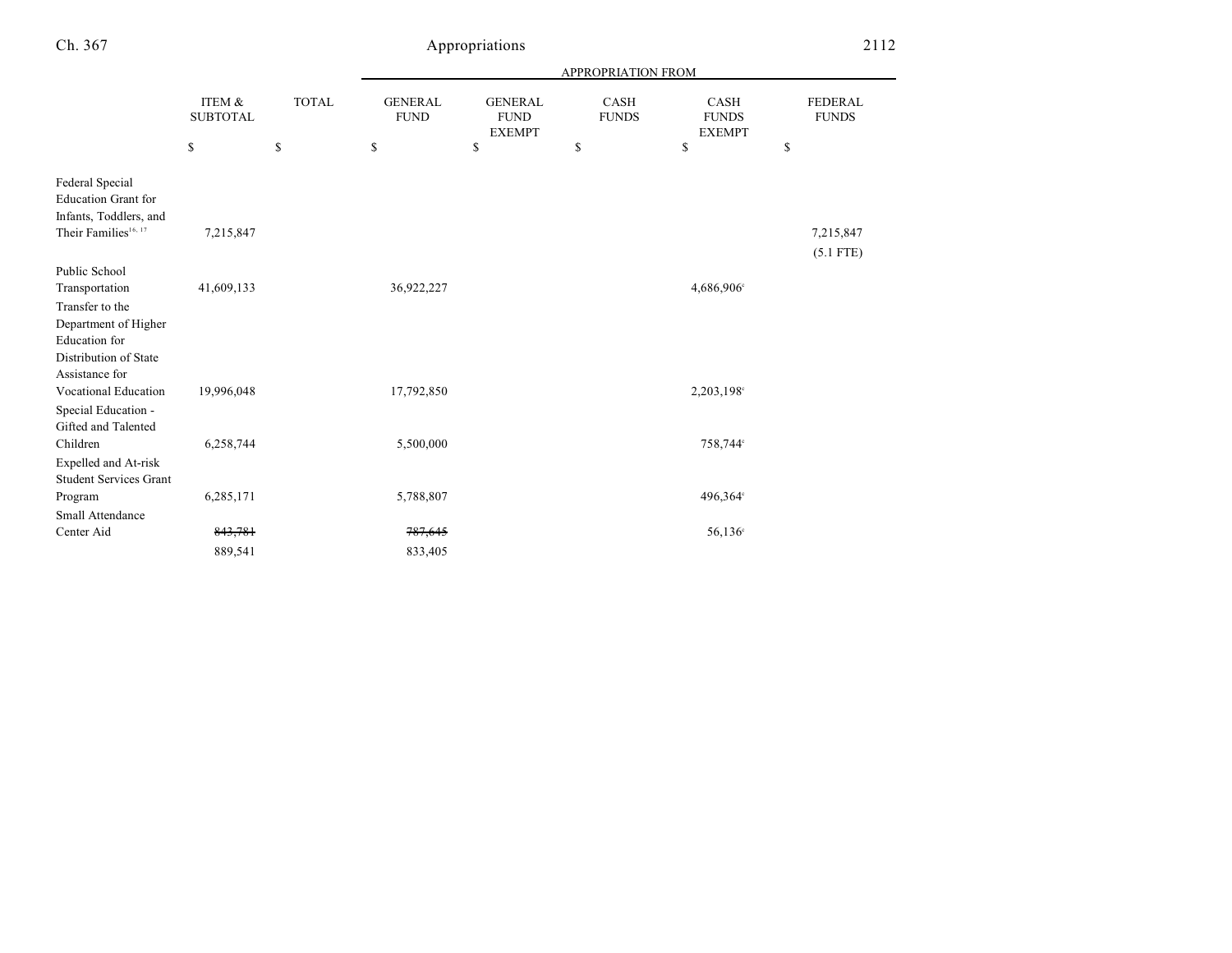Comprehensive Health

Education 600,000 600,000 600,000 600,000 600,000 600,000 600,000 600,000 600,000 600,000 600,000 600,000 600,000 600,000 600,000 600,000 600,000 600,000 600,000 600,000 600,000 600,000 600,000 600,000 600,000 600,000 600 82,808,724 82,854,484

<sup>a</sup> Of this amount, \$16,380,950 shall be from the State Education Fund created in Section 17 (4) of Article IX of the State Constitution, and \$98,000(T) shall be from federal funds appropriated in the Department of Human Services.

<sup>b</sup> Of this amount, \$941,957 shall be from the State Education Fund created in Section 17 (4) of Article IX of the State Constitution, and \$264,000(T) shall be from federal funds transferred from the Department of Human Services.

<sup>c</sup> These amounts shall be from the State Education Fund created in Section 17 (4) of Article IX of the State Constitution.

<sup>d</sup> This amount shall be from reserves in the Colorado Comprehensive Health Education Fund created in Section 22-25-109, C.R.S.

#### **(C) Grant Programs and Other Distributions 18**

| Read-to-Achieve Cash    |            |                              |
|-------------------------|------------|------------------------------|
| Fund                    | 4,438,893  | 4,438,893*                   |
|                         | 4,359,902  | 4,359,902 <sup>a</sup>       |
| Read-to-Achieve Grant   |            |                              |
| Program                 | 4,438,893  | 4,438,893                    |
|                         | 4,359,902  | 4,359,902 <sup>b</sup>       |
| Federal Title I Reading |            |                              |
| <b>First Grant</b>      | 11,597,722 | 11,597,722                   |
|                         |            | $(8.5$ FTE)                  |
| S.B. 97-101 Public      |            |                              |
| School Health Services  | 14,585,895 | $14,585,895(T)$ <sup>c</sup> |
|                         |            | $(1.4$ FTE)                  |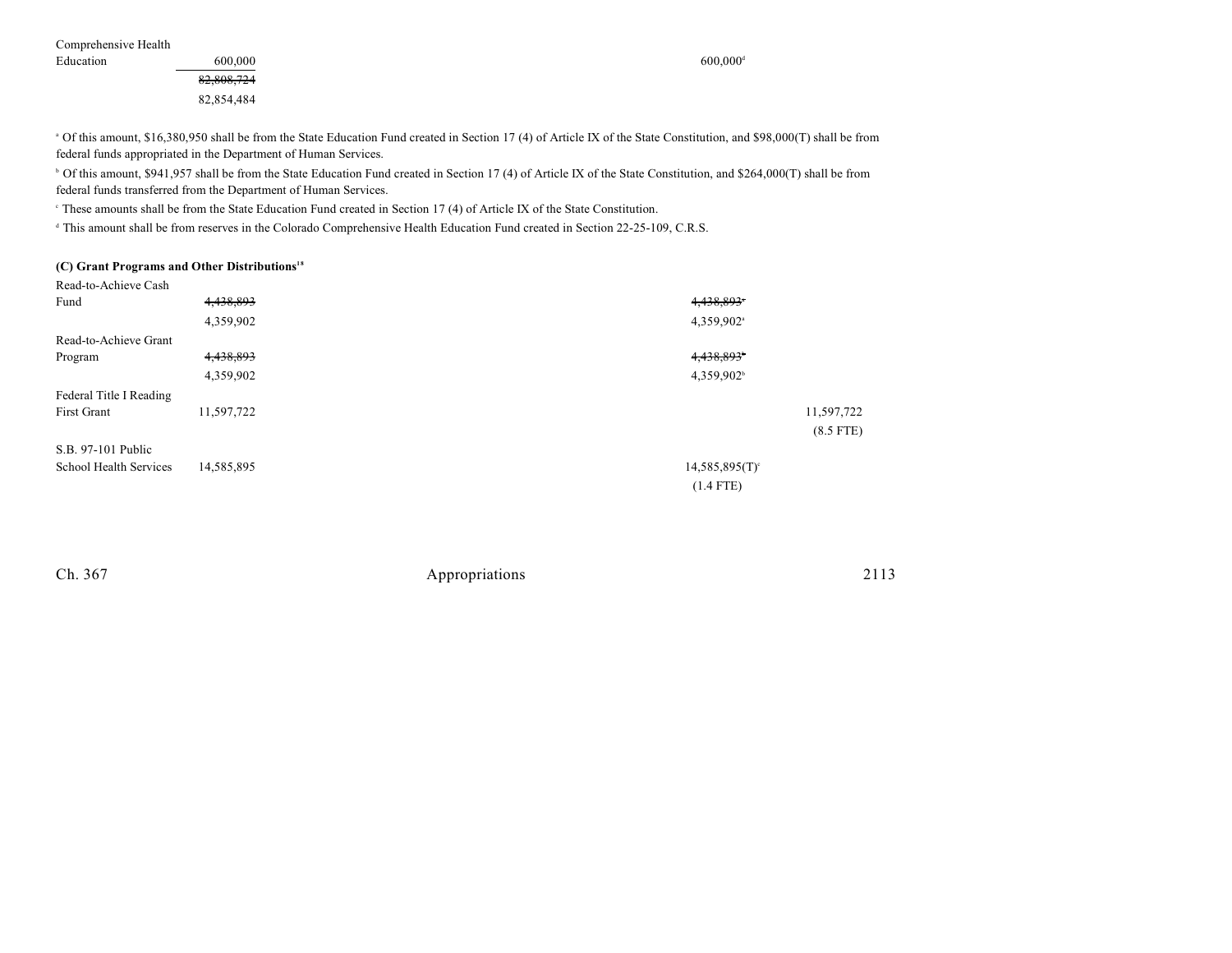### Ch. 367 Appropriations 2114

|                                                                       |                           |              |                               |                                                | APPROPRIATION FROM   |                                       |                                |
|-----------------------------------------------------------------------|---------------------------|--------------|-------------------------------|------------------------------------------------|----------------------|---------------------------------------|--------------------------------|
|                                                                       | ITEM &<br><b>SUBTOTAL</b> | <b>TOTAL</b> | <b>GENERAL</b><br><b>FUND</b> | <b>GENERAL</b><br><b>FUND</b><br><b>EXEMPT</b> | CASH<br><b>FUNDS</b> | CASH<br><b>FUNDS</b><br><b>EXEMPT</b> | <b>FEDERAL</b><br><b>FUNDS</b> |
|                                                                       | \$                        | \$           | \$                            | \$                                             | \$                   | \$                                    | \$                             |
| State Public School<br>Fund, Contingency<br>Reserve <sup>19, 20</sup> | 3,767,309                 |              |                               |                                                |                      | 3,767,309 <sup>d</sup>                |                                |
| State Public School                                                   |                           |              |                               |                                                |                      |                                       |                                |
| Fund, School Capital<br>Construction                                  |                           |              |                               |                                                |                      |                                       |                                |
| <b>Expenditures Reserve</b>                                           | 10,000,000                |              |                               |                                                |                      | $10,000,000$ <sup>e</sup>             |                                |
|                                                                       |                           |              |                               |                                                |                      | $(2.0$ FTE)                           |                                |
| Charter School Capital                                                |                           |              |                               |                                                |                      |                                       |                                |
| Construction                                                          | 5,000,000                 |              |                               |                                                |                      | $5,000,000$ <sup>f</sup>              |                                |
| State Match for School                                                |                           |              |                               |                                                |                      |                                       |                                |
| Lunch Program                                                         | 2,472,644                 |              |                               |                                                | 2,472,644*           |                                       |                                |
| School Breakfast                                                      |                           |              |                               |                                                |                      |                                       |                                |
| Program                                                               | 250,000                   |              | 250,000                       |                                                |                      |                                       |                                |
| Colorado History Day                                                  | 10,000                    |              |                               |                                                |                      | $10,000$ <sup>f</sup>                 |                                |
|                                                                       | 56,561,356                |              |                               |                                                |                      |                                       |                                |
|                                                                       | 56,403,374                |              |                               |                                                |                      |                                       |                                |

<sup>a</sup> This amount shall be from the Tobacco Litigation Settlement Cash Fund created in Section 24-22-115, C.R.S., pursuant to Section 24-75-1104.5 (1) (h), C.R.S.

<sup>b</sup> This amount shall be from the Read-to-Achieve Cash Fund created in Section 22-7-506 (4) (a) (I), C.R.S.

This amount shall be from federal Medicaid funds appropriated to the Department of Health Care Policy and Financing. Of this amount, \$184,168 shall be for administrative expenditures incurred by the Department of Education.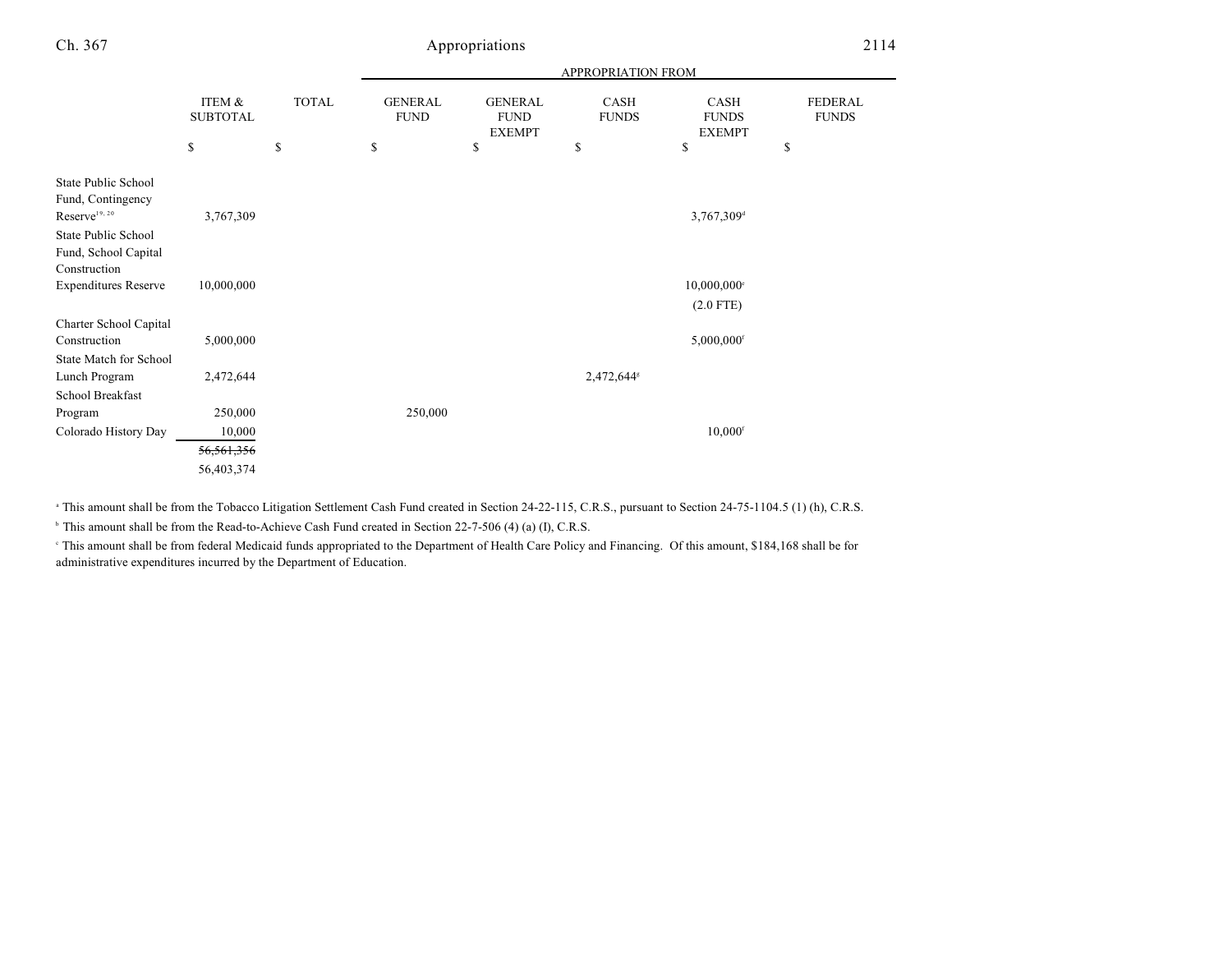<sup>d</sup> This amount shall be from school district reimbursements that are credited to the State Public School Fund, Contingency Reserve, pursuant to Section 22-54-117 (5) (b), C.R.S.

of this amount, \$5,000,000 shall be from the State Education Fund created in Section 17 (4) of Article IX of the State Constitution, and \$5,000,000 shall be from the State Public School Fund, School Capital Construction Expenditures Reserve established in Section 22-54-117 (1.5), C.R.S. Of the latter amount, \$143,569 shall be for administrative expenditures.

<sup>f</sup> These amounts shall be from the State Education Fund created in Section 17 (4) of Article IX of the State Constitution.

<sup>8</sup> This amount shall be from rental income earned on public school lands that is credited to the Public School Income Fund pursuant to Section 36-1-116 (1) (a), C.R.S., and transferred to the State Public School Fund pursuant to Section 22-54-114 (1), C.R.S.

# **(D) Appropriated Sponsored**

| Programs |
|----------|
|----------|

| Sponsored Programs | 318,285,593 | 575,000 <sup>a</sup> | $3,348,212^b$ | 314, 362, 381 |
|--------------------|-------------|----------------------|---------------|---------------|
|                    |             |                      | $(4.7$ FTE)   | $(90.1$ FTE)  |

<sup>a</sup> This amount shall be from fees and charges for workshops, conferences, training programs, and seminars.

<sup>b</sup> Of this amount, \$2,922,534(T) shall be transferred from the Department of Human Services, and \$425,678 shall be from various grants and donations.

### 3,531,896,841

3,564,584,717

#### **(3) LIBRARY PROGRAMS**

| Colorado Library         |         |         |                      |
|--------------------------|---------|---------|----------------------|
| Consortium               | 600,000 | 600,000 |                      |
| Colorado Virtual         |         |         |                      |
| Library                  | 379,796 | 359,796 | $20,000^a$           |
| Reading Services for     |         |         |                      |
| the Blind <sup>20a</sup> | 190,000 |         | 190,000 <sup>b</sup> |
|                          |         |         |                      |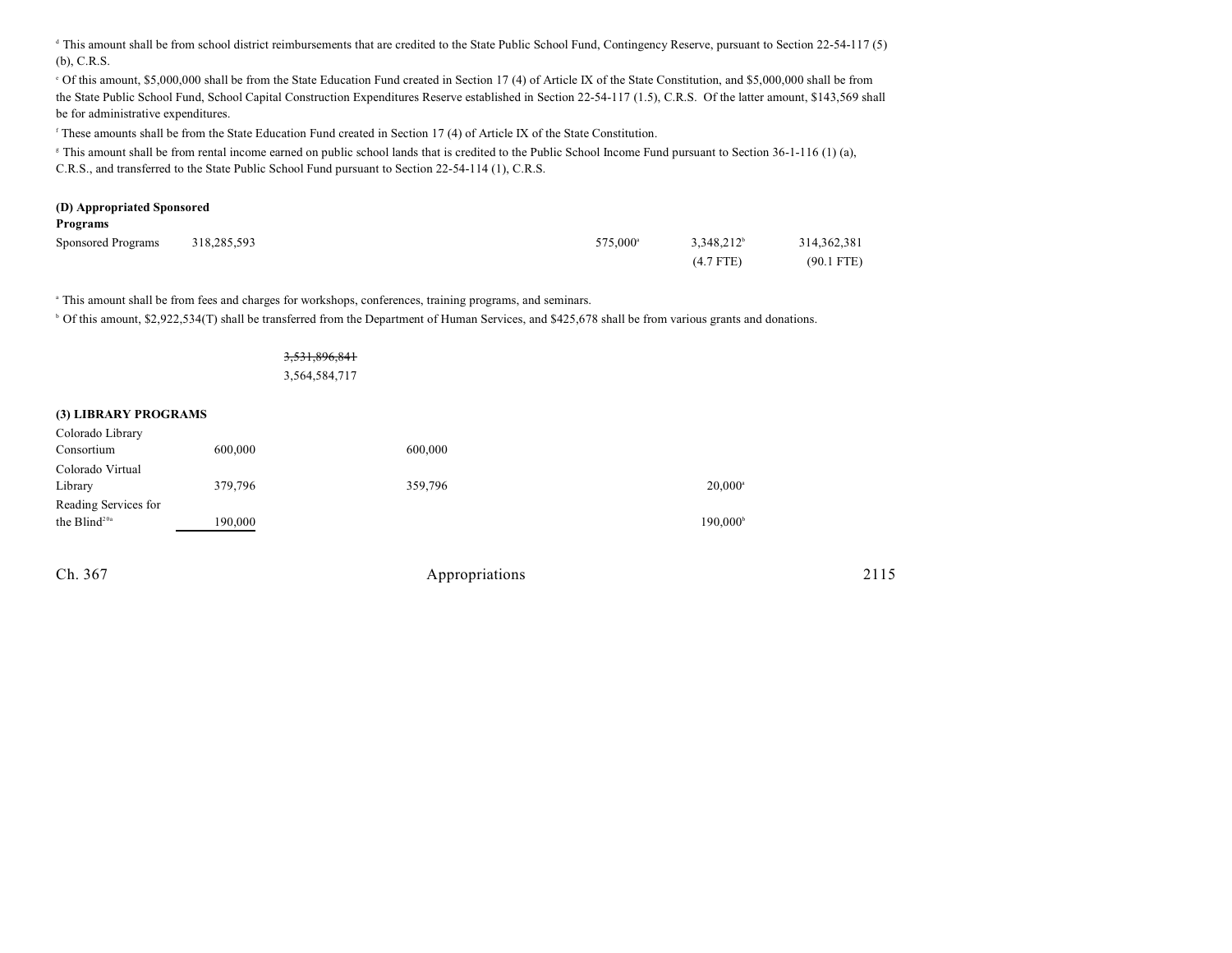# Ch. 367 Appropriations 2116

|              | APPROPRIATION FROM |               |             |               |                                |
|--------------|--------------------|---------------|-------------|---------------|--------------------------------|
| <b>TOTAL</b> | <b>GENERAL</b>     | GENERAL       | <b>CASH</b> | <b>CASH</b>   | <b>FEDERAL</b><br><b>FUNDS</b> |
|              |                    | <b>EXEMPT</b> |             | <b>EXEMPT</b> |                                |
|              |                    |               |             |               |                                |
|              |                    | <b>FUND</b>   | <b>FUND</b> | <b>FUNDS</b>  | <b>FUNDS</b>                   |

1,169,796

<sup>a</sup> This amount shall be from grants and donations.

<sup>b</sup> This amount shall be from the Reading Services for the Blind Cash Fund created in Section 24-90-105.5, C.R.S.

### **(4) SCHOOL FOR THE DEAF AND THE BLIND**

### **(A) School Operations**11, 21

| Personal Services         | 8,652,003          |  |
|---------------------------|--------------------|--|
|                           | $(148.2$ FTE)      |  |
| Shift Differential        | 72,318             |  |
| <b>Operating Expenses</b> | <del>396,178</del> |  |
|                           | 398,160            |  |
| Vehicle Lease             |                    |  |
| Payments                  | 22,836             |  |
| Communication             |                    |  |
| Services Payments         | <del>3,255</del>   |  |
|                           | 3,083              |  |
| Utilities                 | 448,334            |  |
|                           | 519,859            |  |
| Allocation of State and   |                    |  |
| Federal Categorical       |                    |  |
| Program Funding           | 145,000            |  |
|                           |                    |  |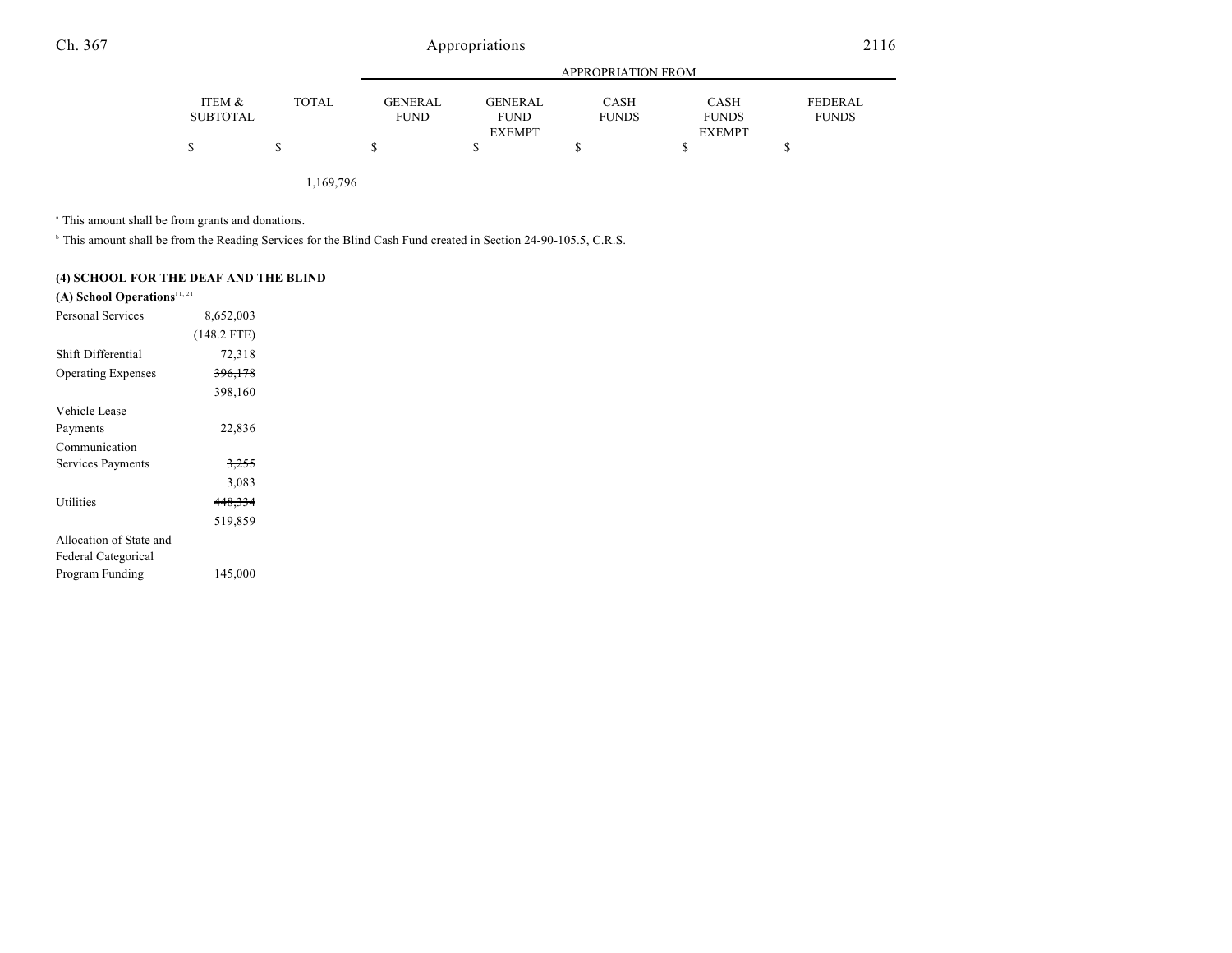|                      | $(0.4$ FTE) |           |                    |
|----------------------|-------------|-----------|--------------------|
| Medicaid             |             |           |                    |
| Reimbursements for   |             |           |                    |
| Public School Health |             |           |                    |
| Services             | 75,000      |           |                    |
|                      | $(1.5$ FTE) |           |                    |
|                      | 9,814,924   | 8,360,044 | $1,454,880(T)^{a}$ |
|                      | 9,888,259   | 8,433,379 |                    |

 Of this amount, \$1,174,880 shall be from Assistance to Public Schools, Public School Finance, State Share of Districts' Total Program Funding; \$145,000 shall be <sup>a</sup> from Assistance to Public Schools, Categorical Programs; \$75,000 shall be from Assistance to Public Schools, Grant Programs and Other Distributions, S.B. 97-101 Public School Health Services; and \$60,000 shall be from federal Child Nutrition Act funds appropriated in the Assistance to Public Schools, Appropriated Sponsored Programs subsection.

| (B) Special Purpose   |             |
|-----------------------|-------------|
| Fees and Conferences  | 75,000      |
| Aides for Extended    |             |
| Diagnostic Enrollment | 82,500      |
|                       | $(2.8$ FTE) |
| Summer Olympics       |             |
| Housing               | 10,000      |
| Grants                | 1,400,000   |
|                       | $(7.2$ FTE) |
|                       | 1,567,500   |
|                       |             |

Of this amount, \$75,000 shall be from fees and charges for workshops and conferences, and \$10,000 shall be from housing reimbursements. <sup>a</sup>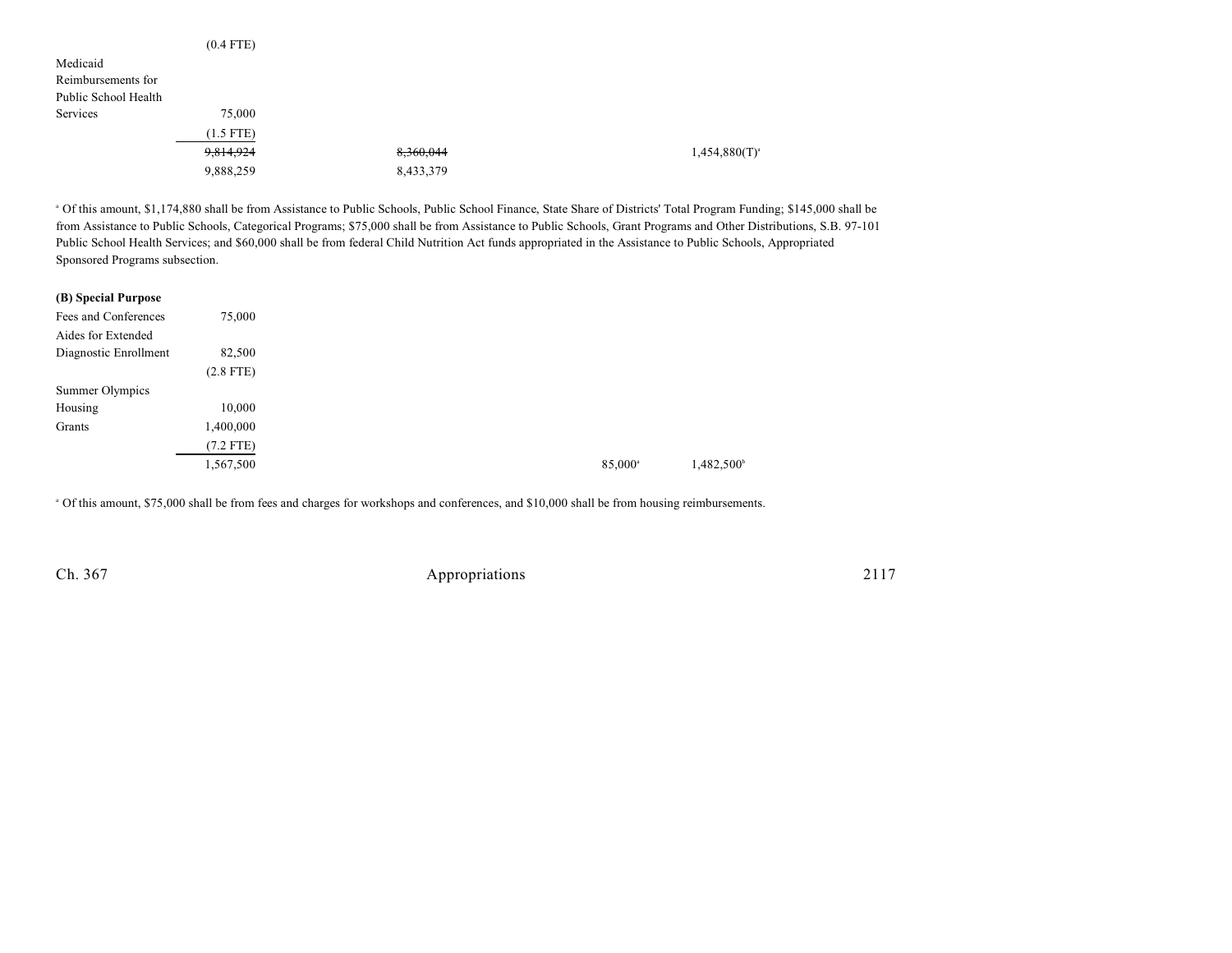|                 |              |                | APPROPRIATION FROM |              |               |                |  |
|-----------------|--------------|----------------|--------------------|--------------|---------------|----------------|--|
| ITEM &          | <b>TOTAL</b> | <b>GENERAL</b> | <b>GENERAL</b>     | CASH         | <b>CASH</b>   | <b>FEDERAL</b> |  |
| <b>SUBTOTAL</b> |              | FUND           | <b>FUND</b>        | <b>FUNDS</b> | <b>FUNDS</b>  | <b>FUNDS</b>   |  |
|                 |              |                | <b>EXEMPT</b>      |              | <b>EXEMPT</b> |                |  |
|                 |              |                |                    |              |               |                |  |

 Of this amount, \$1,400,000(T) shall be from various federal funds transferred from the Appropriated Sponsored Programs subsection, and \$82,500 shall be from <sup>b</sup> federal funds transferred from school districts.

### 11,382,424 11,455,759

### **TOTALS PART III**

| $(EDUCATION)^{4,5}$ | <del>\$3,581,195,269</del> \$ <del>2,698,318,712</del> | 0.15,0.000070<br>0.5005770 | 0.000007670<br>5500, 727, 070 | <del>\$498,839,917</del> |
|---------------------|--------------------------------------------------------|----------------------------|-------------------------------|--------------------------|
|                     | \$3,613,732,852 \$2,708,759,154                        | \$15,292,983               | \$390,919,102 <sup>a</sup>    | \$498,761,613            |

 $^{\circ}$  Of this amount,  $\frac{$23,289,096}{$23,238,461}$  contains a (T) notation.

**FOOTNOTES** -- The following statements are referenced to the numbered footnotes throughout section 2.

4 (Governor lined through this provision. See L. 2005, p. 2286.)

5 All Departments, Totals -- The General Assembly requests that copies of all reports requested in other footnotes contained in this act be delivered to the Joint Budget Committee and the majority and minority leadership in each house of the General Assembly. Each principal department of the state is requested to produce its rules in an electronic format that is suitable for public access through electronic means. Such rules in such format should be submitted to the Office of Legislative Legal Services for publishing on the Internet. It is the intent of the General Assembly that this be done within existing resources.

10 (Governor lined through this provision. See L. 2005, p. 2289.)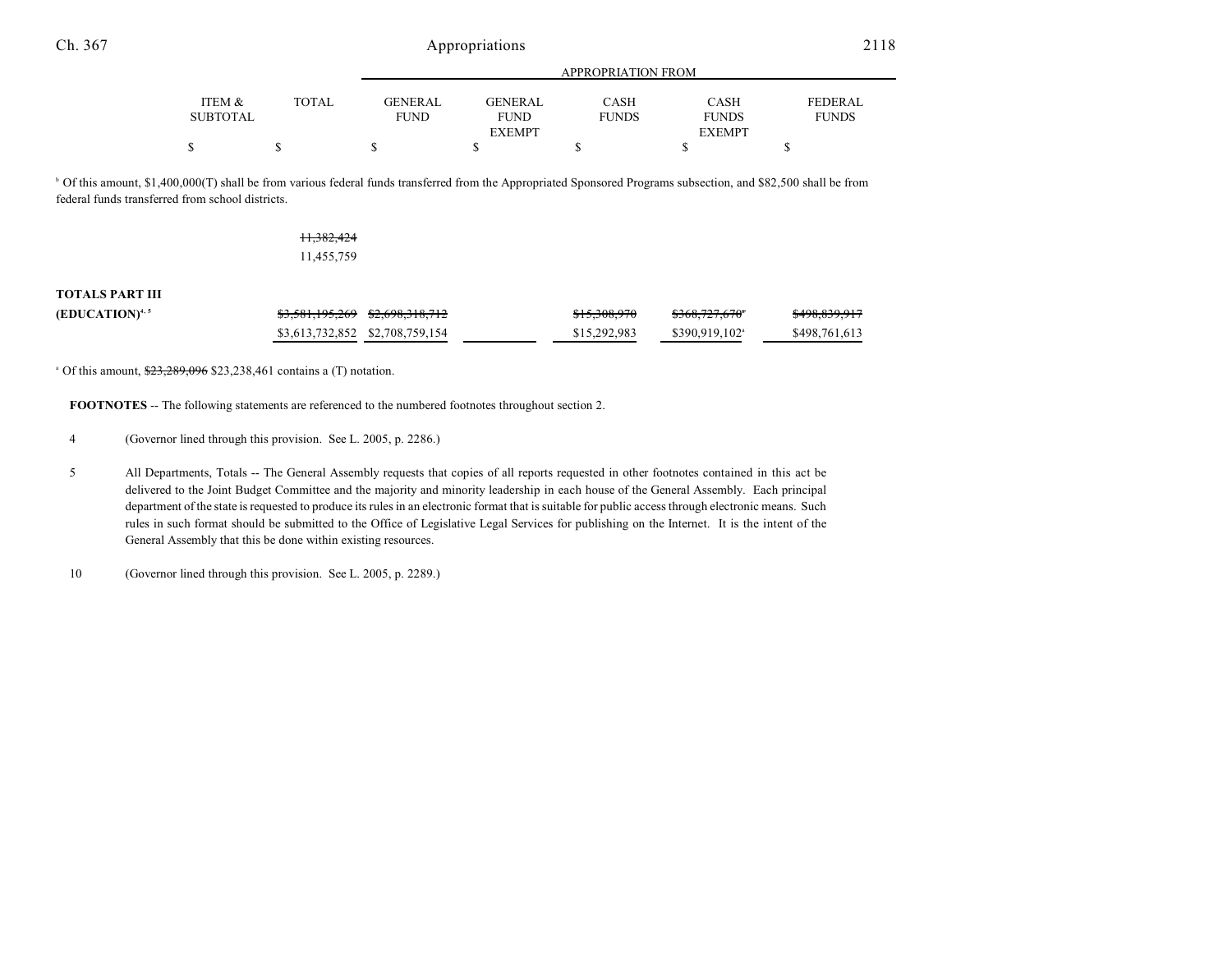11 (Governor lined through this provision. See L. 2005, p. 2290.)

- 12 Department of Education, Assistance to Public Schools, Public School Finance, State Share of Districts' Total Program Funding -- Pursuant to section 22-54-104 (5) (c) (III) (B), C.R.S., the Department is required to transfer a portion of the amount appropriated for this line item to the Legislative Council to fund the biennial cost of living analysis. This amount transferred by the Department shall not exceed \$182,000 for fiscal year 2005-06.
- 13 Department of Education, Assistance to Public Schools, Public School Finance, State Share of Districts' Total Program Funding -- The minimum state aid for fiscal year 2005-06 is established at \$107.01 per student.
- 14 (Governor lined through this provision. See L. 2005, p. 2290.)
- 15 (Governor lined through this provision. See L. 2005, p. 2291.)
- 16 (Governor lined through this provision. See L. 2005, p. 2291.)
- 17 (Governor lined through this provision. See L. 2005, p. 2292.)
- 18 (Governor lined through this provision. See L. 2005, p. 2293.)
- 19 (Governor lined through this provision. See L. 2005, p. 2293.)
- 20 (Governor lined through this provision. See L. 2005, p. 2293.)
- 20a (Governor lined through this provision. See L. 2005, p. 2293.)
- 21 Department of Education, School for the Deaf and the Blind, School Operations -- This appropriation is based on an estimated enrollment of 232 students at the Colorado School for the Deaf and the Blind. It is the intent of the General Assembly that enrollment at the school not significantly exceed 232 students. The Department is requested to report annually to the Joint Budget Committee on any variance from this